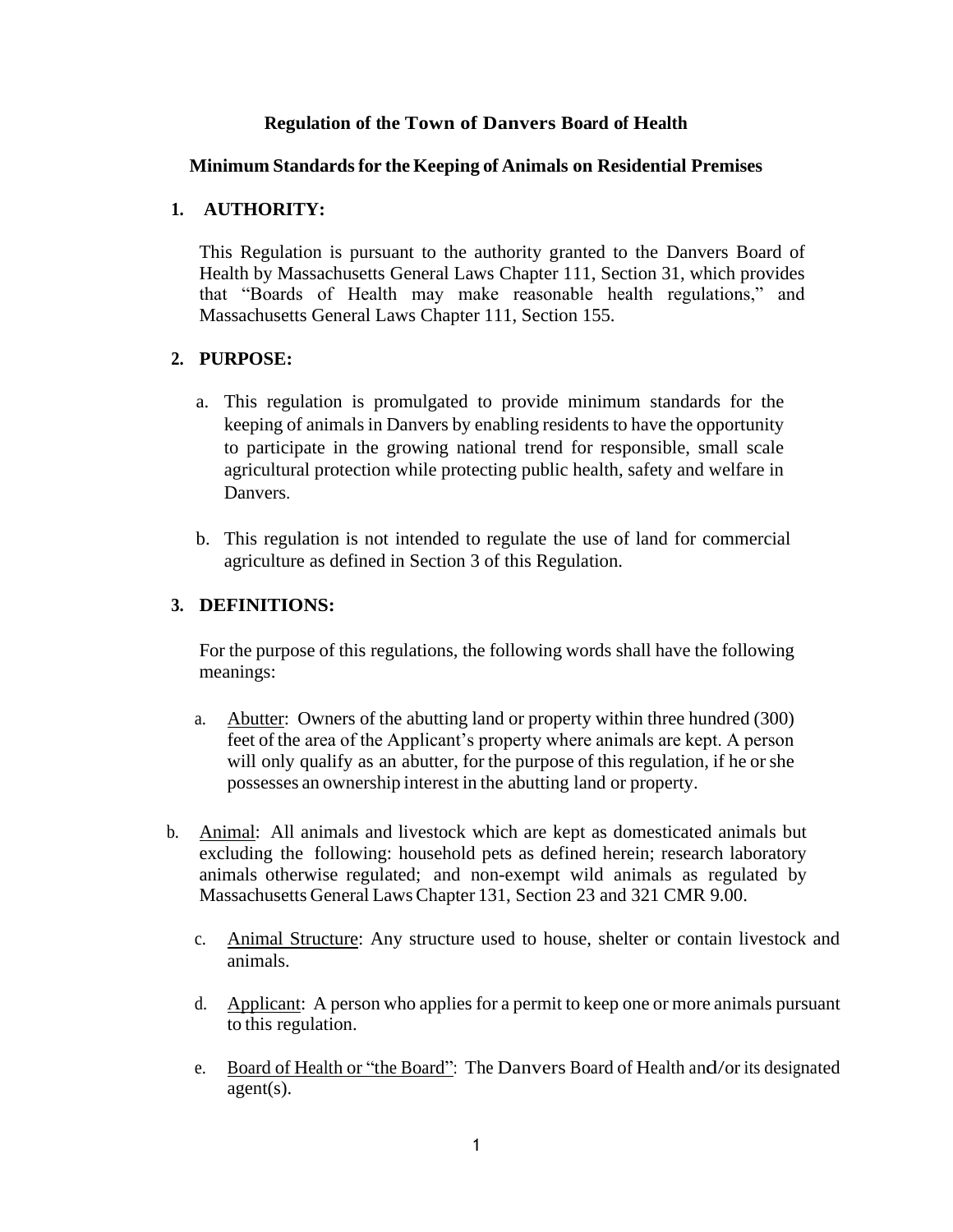- f. Cockerel: Young male chicken.
- g. Commercial agriculture: May be limited by the Danvers Zoning Bylaw to farming activities defined by MGL Chapter 128, Section 1A, of five (5) acres or more; or on parcels of two (2) acres or more, if the sale of products produced from the agricultural use on the parcel generates at least \$1,000 annually per acre based on gross sales dollars in areas not zoned for agriculture in accordance with Massachusetts General Laws Chapter 40A, Section 3.
- h. Corral: Any pen or enclosure for confining one or more animals.
- i. Domesticated animals: Animals of a species of vertebrates that have been domesticated by humans to live and breed in a tame condition and depend on humankind for survival. Domesticated animalsinclude, but are not limited to, any equine or bovine animal, goat, sheep, swine, dog, cat, poultry or other domesticated beast orbird.
- j. Dwelling: Any building, structure or shelter used or intended for human habitation.
- k. Facility: The total accommodations to be used for the keeping and care of one or more animals, including but not limited to, land and any accessory or animal structure, including, but not limited to, a barn or stable.
- l. Fencing: Enclosure material installed for privacy or livestock and/or animal containment.
- m. Feed management plan: A plan for the keeping and management of feed.
- n. Generally acceptable agricultural practices: Practices that the applicant can demonstrate are consistent with the Massachusetts Department of Agricultural Resources Division of Animal Health's (MDAR's) Generally Acceptable Agricultural Practices (GAAPs). The following are some potential resources (not an exhaustive list) that can be consulted to establish compliance with the MDAR GAAPs:
	- i. MDAR, [http://www.mass.gov/eea/agencies/agr/;](http://www.mass.gov/eea/agencies/agr/)
	- ii. The USDA Natural Resource Conservation Service, [http:///www.nrcs.usda.gov/wps/portal/nrcs/site/ma/home/;](http://www.nrcs.usda.gov/wps/portal/nrcs/site/ma/home/)
	- iii. The MA Association of Conservation Districts, [https:///massacd.wordpress.com/;](https://massacd.wordpress.com/)
	- iv. UMASS Extension, [http://ag.umass.edu/resources/agriculture](http://ag.umass.edu/resources/agriculture-resources)[resources](http://ag.umass.edu/resources/agriculture-resources)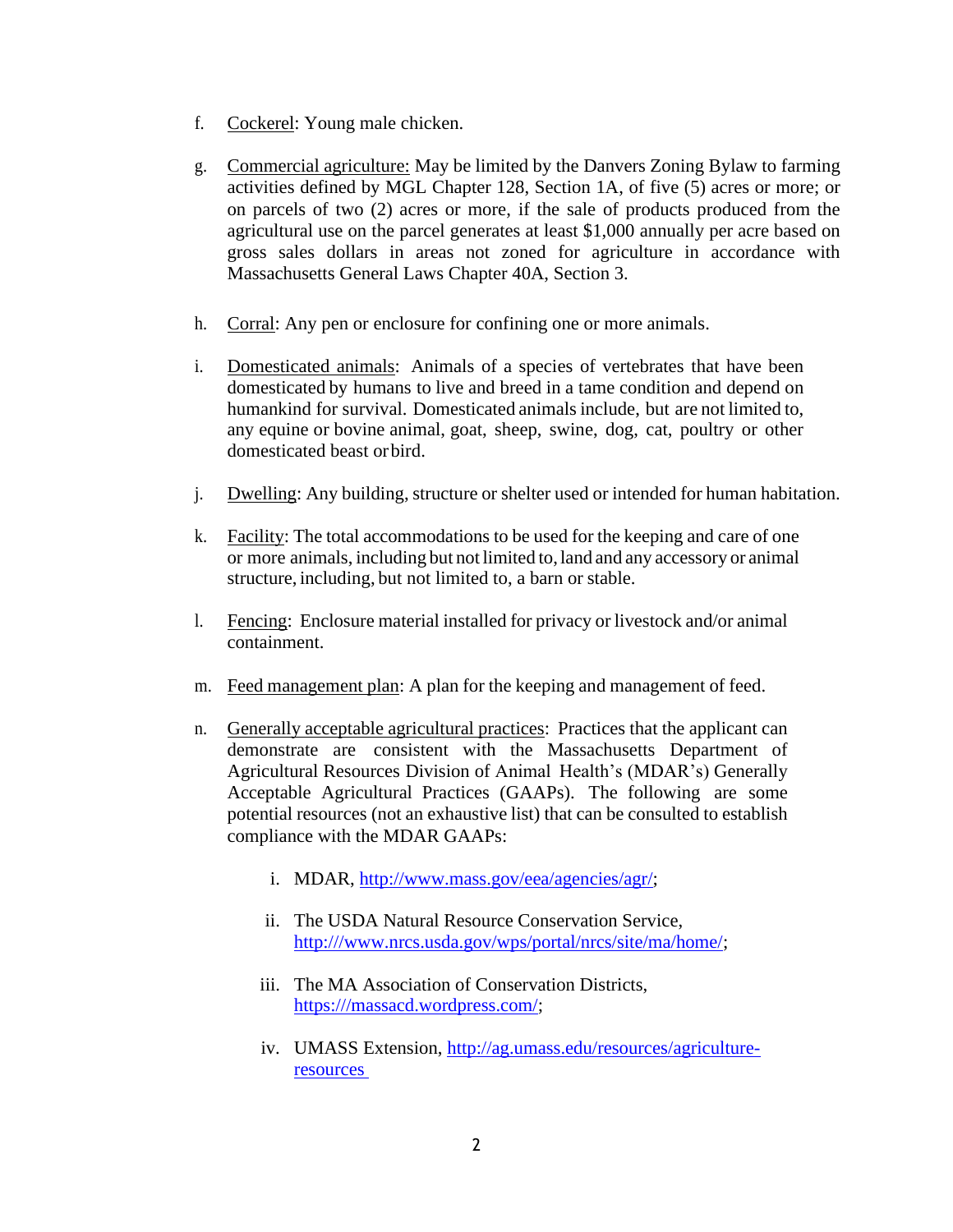- o. Household pets**:** Animals that are primarily kept indoors for non-agricultural purposes, including but not limited to dogs, cats, ferrets, pot-bellied pigs, fish, domesticated or exotic birds, guinea pigs, hamsters, and mice.
- p. Keeping of Animals Permit or "Permit": A permit issued by the Board for the keeping of one or more animals in accordance with the provisions of this regulation.
- q. Livestock: Animals kept for agricultural purposes, including but not limited to cattle, goats, sheep, swine, equines, camelids, poultry and other fowl.
- r. Manure Management Plan (MMP): A plan for the handling of manure. The MMP shall address cleaning, composting, storage, utilization and removal of manure.
- s. Permit holder: Any person who has met the conditions of this regulation and has received a permit issued by the Board of Health to keepanimals.
- t. Person: Everyindividual, partnership, corporation,firm, association,group,or other entity including a city, town, county, or other governmental unit, owning property or carrying on an activity regulated by this regulation.
- u. Pest Management Plan: A plan, which adequately defines the measures that shall be taken by the owner to minimize the presence of rodents, insects and pests, and to minimize the creation of odors and other nuisances.
- v. Rooster: An adult male chicken.
- w. Stable: An accessory building or structure used for the shelter and/or feeding of one or more animals.
- x. Stall: A compartment in a stable used for the keeping of one or more animals.
- y. Usable area: Land area suitable for the raising of animals such as pastures, fields and wooded uplands. This area does not include wetlands, dwellings, or any other area(s) asmay be restricted by town, state or federal law, regulations or guidelines.
- z. Wetlands: Land area or surface area so defined by the Wetlands Protection Act, Massachusetts General Law, Chapter 131, Section 40 and regulations promulgated pursuant to 310 CMR 10.00 or by the Danvers Wetlands Protection bylaw or pursuant to Section 404 of the Federal Water Pollution Control Act, 33 U.S.C. 1341.
- aa. Wild and exotic animals: Any animal not normally found or kept as a domesticated animal, and which require a permit to keep issued by either a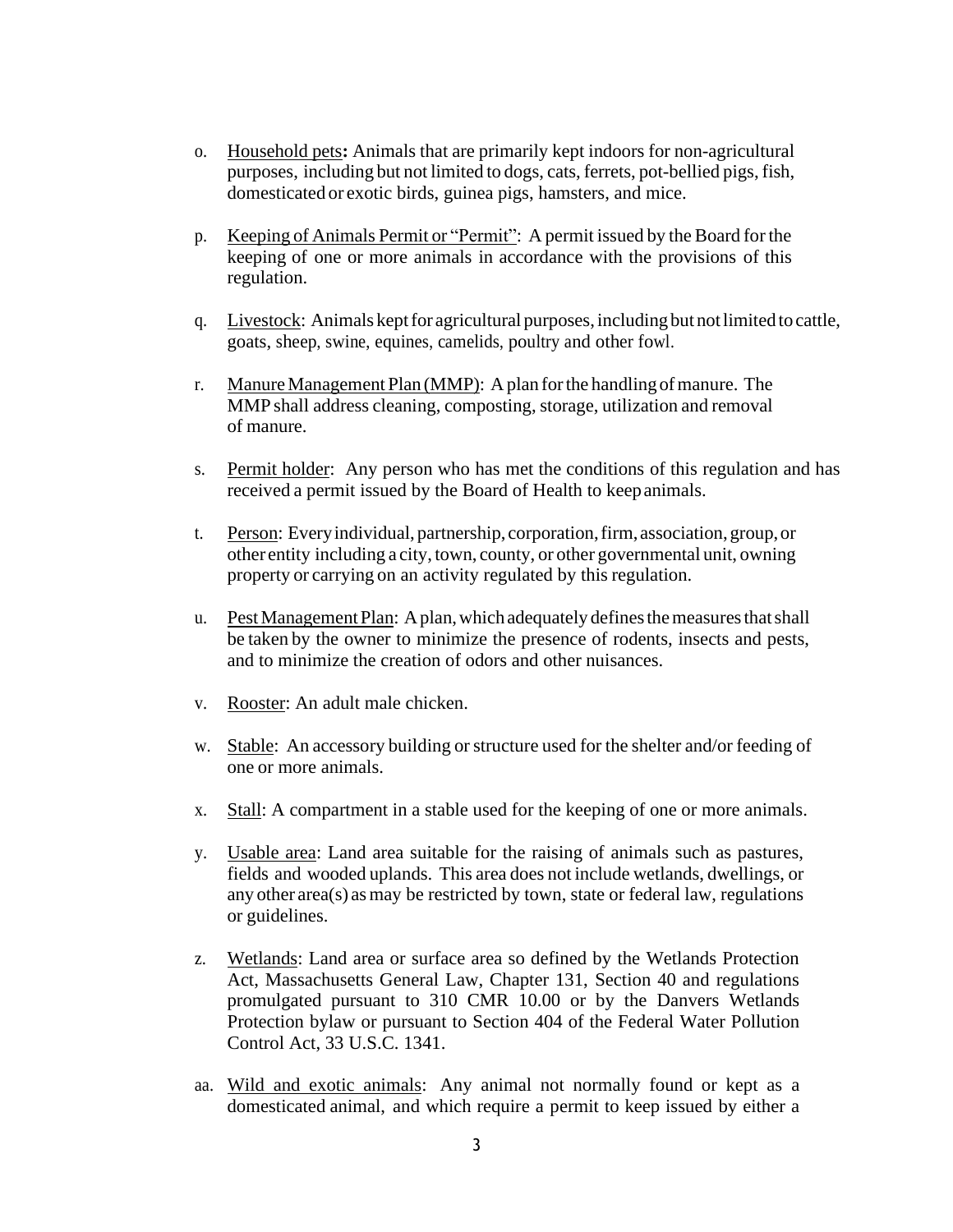federal or state wildlife agency, including but not limited to deer, poisonous reptiles, alligators, monkeys, lions and tigers as defined as non-domesticated by MassachusettsGeneralLaws,Chapter 131, Section23and 321 CMR 9.00.

### **4. GENERAL REQUIREMENTS:**

- a. All applications must be submitted to the Board of Health for review and approval and shall meet the criteria set forth in Section 5 of this regulation.
- b. All new structures must comply with the applicable setback requirements for the zoning district in which such structures are located as set forth in the Danvers Zoning bylaws, aside from protection accorded by Massachusetts General Law, Chapter 40A, Section 3 and the Wetlands Protection Act, 310 CMR 10.00.
- c. All permitted animals must be confined to the property for which a permit is granted unless the permit holder has documented in writing to the satisfaction of the Board, including obtaining any necessary permissions, arrangementsfor suchanimalstobekept elsewhere (i.e. for grazing, pest control, etc.).
- d. The keeping of roosters, cockerels and non-exempt wild animals, in accordance with Massachusetts General Law Chapter 131, Section 23 is prohibited.
- e. No person shall erect, occupy, use, rebuild, reconstruct, alter or structurally change a stable, accessory structure or corral intended for housing or confining of animals without submitting an initial or revised plan to the Board for its review and approval. This section shall not apply to repairs. It is the responsibility of the applicant to comply with Danvers' Zoning Bylaws and applicable sections of the building code when conducting construction or construction changes referenced in Section A above.
- f. It shall be a condition of any permit issued under this regulation that the permit holder shall comply with all applicable federal, state and local laws, regulations and other requirements.

## **5. PERMIT AND APPLICATION REQUIREMENTS**

- a. A permit is required for anyone keeping one or more animals as defined in this regulation, except on commercial farms which meet the requirements of Massachusetts General Law, Chapter 40A, Section 3 and/or Massachusetts General Laws Chapter 128, Section 1A.
- b. Application(s) for a permit must be submitted on a form supplied by the Board for each location where animals are kept in Danvers. Such application(s) shall be accompanied by the following information, and will be deemed incomplete if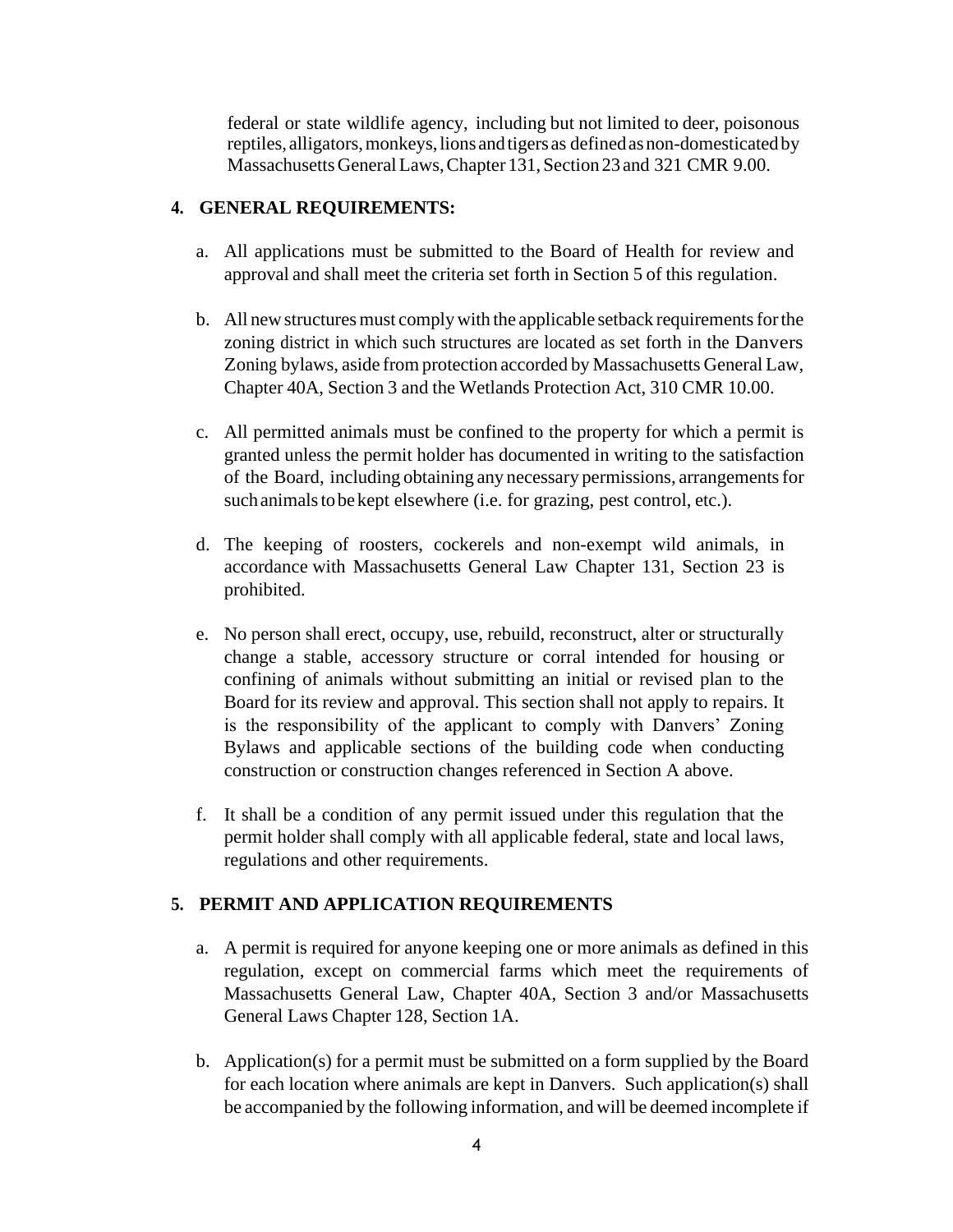any information, plan or fee is missing.

- i. Name, mailing address, phone number and email of all owners of the property, including an emergency contact number.
- ii. Location street address of the premises to be used.
- iii. Maximum number and species of animals to be kept.
	- 1. If the permit holder intends to increase the number of animals or change in species of animals to be kept prior to the end of the permit year, the permit holder must notify the Board of Health, and the Board may require a public hearing if the Board believes that the increase will materially change the application uponwhichthepermit is based.
- iv. A plot plan, with dimensions of the area where animals will be kept. Also required on the plot plan are the locations of the primary residence, structure(s) (including fences), abutting structures(s), corrals, septic systems, private wells and wetlands. Hand-drawn details to the plot plan are acceptable so long as it is of sufficient detail and quality to allow for Board review.
- v. A written management plan for the following:
	- 1. Manure management
	- 2. Storage of feed
	- 3. Pest management
- vi. Application fees as indicated on the current Board of Health schedule of fees.
- c. The permit shall not be transferable to other animals, or assignable or transferable for the use of other persons or the use of other premises.
- d. The permit shallexpire on December  $31<sup>st</sup>$  of each year, unless sooner revoked orsuspended by the Board after a hearing.
- e. A permit holder must apply for a renewal of the permit at least thirty (30) days prior to the expiration of the permit. If a permit holder fails to timely apply for a renewal of the permit, the permit holder's application shall be treated as an application for a new permit. A permit will not be denied without cause in the form of valid complaints and/or violations of this regulation or other laws.
- f. If the permit holder is not the owner of the property, documentation must be provided indicating that the property owner is not opposed to the keeping of animals on the property.

## **6. PENALTIES**

a. If there is a violation of this regulation, a designated agent of the Board of Health may issue a written order ("Order") to the person or persons having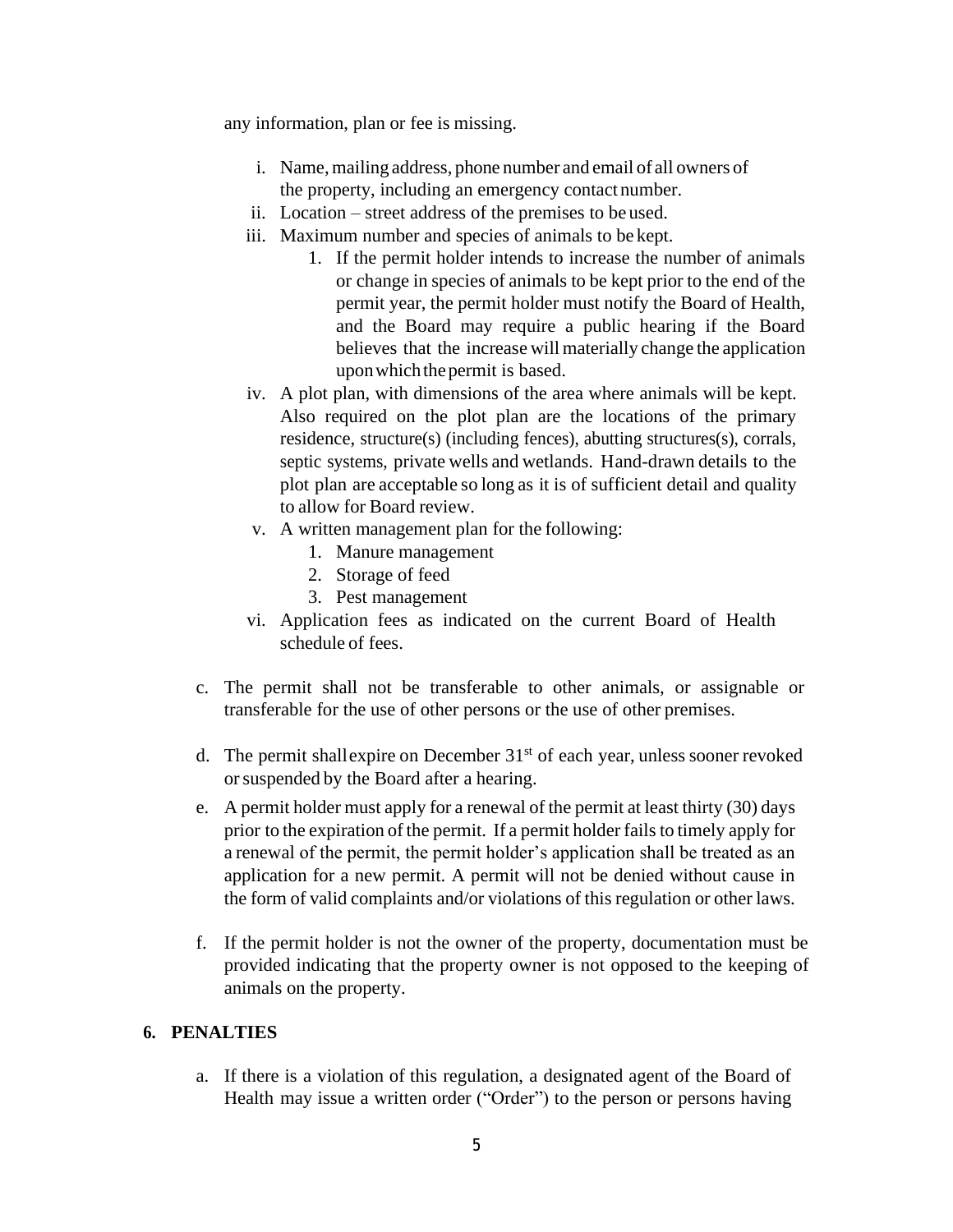control of the premises and to the permit holder (if different) to correct the offending deficiencies within a reasonable specified time.

- b. As an alternative to an Order, or if a person does not comply with an Order, and such Order is not modified or withdrawn, the Board may commence an enforcement action to correct such violation(s).
- c. Any violation of this regulation shall be subject to fines in accordance with Chapter XXVII, Section 5 of the Town of Danvers By-Laws. Each day the violation continues shall be considered a separate offense. Nothing contained herein shall preclude the Board from seeking equitable relief to enforce this regulation.
- d. The Board may suspend, revoke or deny a permit if a permit holder is found to be in violation of any provision of this regulation after a hearing.
	- i. Arrangements for re-homing the animals shall accompany any suspension, revocation or denial of a permit. If the owner fails to rehome the animals pursuant to a suspension, revocation, or denial of a permit, the Board may act in accordance with MGL Chapter 111, Section 125 to re-home the animals. The cost for such re-homing will become a debt due to the Town of Danvers.

## **7. HEARINGS**

a. Any person to whom an Order has been served pursuant to this Section shall have the opportunity to request a hearing before the Board. A request for a hearing must be made in writing within seven (7) days after the Order has been served. For the purposes of this regulation, an Order shall be deemed to have been served on the date of service. At the hearing, the person served with the Order shall be given an opportunity to present evidence and show why the Order should be modified or withdrawn.

## **8. VARIANCES**

- a. All variance requests will be considered by the Board only after the Board conducts a public hearing.
- b. Requests for a variance must be submitted in writing to the Board of Health.
- c. The applicant for a variance must demonstrate that the issuance of such variance shall not be detrimental in any way to the public welfare and would not